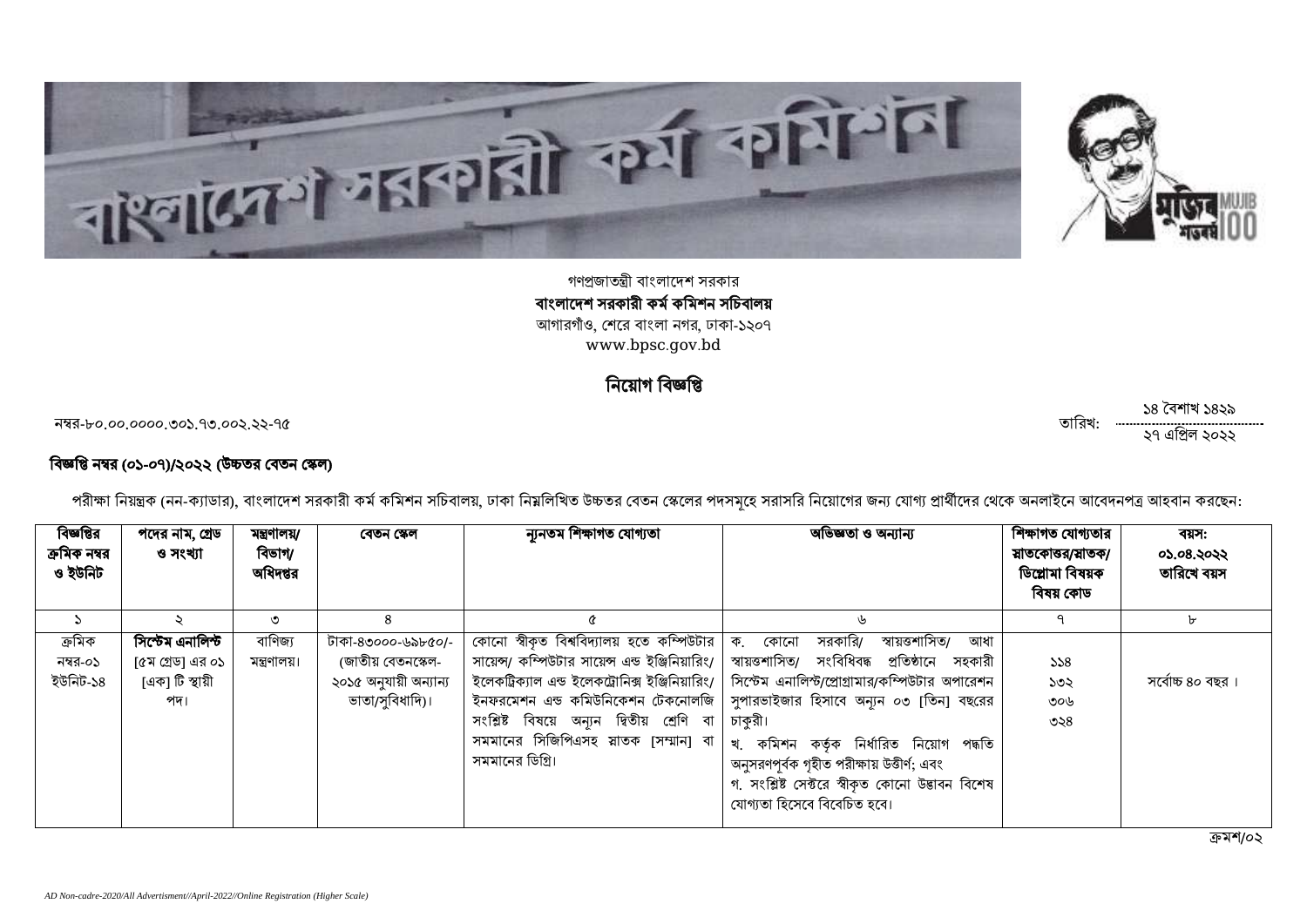| বিজ্ঞপ্তির<br>ক্রমিক নম্বর<br>ও ইউনিট | পদের নাম,<br>গ্ৰেড ও সংখ্যা                                                                                     | মন্ত্ৰণালয়/<br>বিভাগ/<br>অধিদপ্তর                                                    | বেতন স্কেল                                                                            | ন্যুনতম শিক্ষাগত যোগ্যতা                                                                                                                                                                                                                                                                                 | অভিজ্ঞতা ও অন্যান্য                                                                                                                                                                                                                                                                            | শিক্ষাগত যোগ্যতার<br>য়াতকোত্তর/য়াতক/<br>ডিপ্লোমা বিষয়ক<br>বিষয় কোড | বয়স:<br>05.08.2022<br>তারিখে বয়স |
|---------------------------------------|-----------------------------------------------------------------------------------------------------------------|---------------------------------------------------------------------------------------|---------------------------------------------------------------------------------------|----------------------------------------------------------------------------------------------------------------------------------------------------------------------------------------------------------------------------------------------------------------------------------------------------------|------------------------------------------------------------------------------------------------------------------------------------------------------------------------------------------------------------------------------------------------------------------------------------------------|------------------------------------------------------------------------|------------------------------------|
| $\mathcal{L}$                         | $\ddot{\mathcal{L}}$                                                                                            | ৩                                                                                     | 8                                                                                     | Q                                                                                                                                                                                                                                                                                                        | ৬                                                                                                                                                                                                                                                                                              |                                                                        | $\mathbf{b}$                       |
| ক্ৰমিক<br>নম্বর-০২<br>ইউনিট-৯         | মেইনটেন্যান্স<br>ইঞ্জিনিয়ার<br>(রক্ষণাবেক্ষণ<br>প্ৰকৌশলী)<br>[৬ষ্ঠ গ্রেড] এর<br>০২ [দুই] টি টি<br>অস্থায়ী পদ। | প্রধানমন্ত্রীর<br>কাৰ্যালয়।                                                          | টাকা-৩৫,৫০০-৬৭,০১০<br>(জাতীয় বেতনস্কেল-<br>২০১৫ অনুযায়ী অন্যান্য<br>ভাতা/সুবিধাদি)। | কোনো স্বীকৃত বিশ্ববিদ্যালয় হতে কম্পিউটার<br>সায়েন্স/কম্পিউটার সায়েন্স এন্ড ইঞ্জিনিয়ারিং/<br>ইলেকট্রিক্যাল এন্ড ইলেকট্রোনিক্স ইঞ্জিনিয়ারিং/<br>ইনফরমেশন এন্ড কমিউনিকেশন টেকনোলজি<br>সংশ্লিষ্ট বিষয়ে অন্যন দ্বিতীয় শ্রেণি বা সমমানের<br>সিজিপিএসহ স্নাতক (সম্মান) বা সমমানের ডিগ্রি।                | সরকারি/<br>স্বায়ত্তশাসিত/আধা<br>ক. কোনো<br>স্বায়ত্তশাসিত/সংবিধিবদ্ধ প্ৰতিষ্ঠানে সহকারী<br>রক্ষণাবেক্ষণ প্রকৌশলী/সহকারী প্রোগ্রামার/<br>সিনিয়র কম্পিউটার অপারেটর হিসাবে অন্যন<br>০৪ [চার] বছরের চাকুরী।<br>খ. কমিশন কর্তৃক নির্ধারিত নিয়োগ পদ্ধতি<br>অনুসরণপূর্বক গৃহীত পরীক্ষায় উত্তীর্ণ। | 558<br>১৩২<br>৩০৬<br>৩২ $8$                                            | সৰ্বোচ্চ ৩৫ বছর।                   |
| ক্ৰমিক<br>নম্বর-০৩<br>ইউনিট-৭         | প্রোগ্রামার<br>[৬ষ্ঠ গ্রেড] এর<br>০২ [দুই] টি<br>অস্থায়ী পদ।                                                   | স্বাস্থ্য ও পরিবার<br>কল্যাণ<br>মন্ত্রণালয়ের অধীন<br>স্বাস্থ্য অধিদপ্তরের<br>এমআইএস। | টাকা-৩৫,৫০০-৬৭,০১০<br>(জাতীয় বেতনস্কেল-<br>২০১৫ অনুযায়ী অন্যান্য<br>ভাতা/সুবিধাদি)। | কোনো স্বীকৃত বিশ্ববিদ্যালয় হতে কম্পিউটার<br>সায়েন্স/কম্পিউটার সায়েন্স এন্ড ইঞ্জিনিয়ারিং/<br>ইলেকট্রিক্যাল এন্ড ইলেকট্রোনিক্স ইঞ্জিনিয়ারিং/<br>ইনফরমেশন এন্ড কমিউনিকেশন টেকনোলজি<br>সংশ্লিষ্ট বিষয়ে অন্যন দ্বিতীয় শ্রেণি বা সমমানের<br>সিজিপিএসহ ০৪ (চার) বছর মেয়াদি স্নাতক বা<br>সমমানের ডিগ্রি। | ক. কোনো সরকারি/ স্বায়ত্তশাসিত/ আধা<br>স্বায়ত্তশাসিত/ সংবিধিবদ্ধ প্রতিষ্ঠানে সিনিয়র<br>কম্পিউটার অপারেটর/সহকারী প্রোগ্রামার/<br>সহকারী রক্ষণাবেক্ষণ প্রকৌশলী হিসাবে অন্যন<br>০৪ [চার] বছরের চাকুরী।<br>খ. কমিশন কর্তৃক নির্ধারিত নিয়োগ পদ্ধতি<br>অনুসরণপূর্বক গৃহীত পরীক্ষায় উত্তীর্ণ।     | 558<br>১৩২<br>৩০৬<br>৩২ $8$                                            | সৰ্বোচ্চ ৩৫ বছর।                   |
| ক্ৰমিক<br>নম্বর-০৪<br>ইউনিট-৭         | মেইনটেন্যান্স<br>ইঞ্জিনিয়ার<br>(রক্ষণাবেক্ষণ<br>প্ৰকৌশলী)<br>[৬ষ্ঠ গ্রেড] এর<br>০১।একা টি<br>অস্থায়ী পদ।      | স্বাস্থ্য ও পরিবার<br>কল্যাণ<br>মন্ত্রণালয়ের অধীন<br>স্বাস্থ্য অধিদপ্তরের<br>এমআইএস। | টাকা-৩৫,৫০০-৬৭,০১০<br>(জাতীয় বেতনস্কেল-<br>২০১৫ অনুযায়ী অন্যান্য<br>ভাতা/সুবিধাদি)। | কোনো স্বীকৃত বিশ্ববিদ্যালয় হতে কম্পিউটার<br>সায়েন্স/কম্পিউটার সায়েন্স এন্ড ইঞ্জিনিয়ারিং/<br>ইলেকট্রিক্যাল এন্ড ইলেকট্রোনিক্স ইঞ্জিনিয়ারিং/<br>ইনফরমেশন এনড কমিউনিকেশন টেকনোলজি<br>সংশ্লিষ্ট বিষয়ে অন্যন দ্বিতীয় শ্রেণি বা সমমানের<br>সিজিপিএসহ স্নাতক (সম্মান) বা সমমানের ডিগ্রি।                 | ক. কোনো সরকারি/ স্বায়ত্তশাসিত/ আধা<br>স্বায়ত্তশাসিত/সংবিধিবদ্ধ প্ৰতিষ্ঠানে সহকারী<br>রক্ষণাবেক্ষণ প্রকৌশলী/সহকারী প্রোগ্রামার/<br>সিনিয়র কম্পিউটার অপারেটর হিসাবে অন্যন<br>০৪ [চার] বছরের চাকুরী।<br>খ. কমিশন কর্তৃক নির্ধারিত নিয়োগ পদ্ধতি<br>অনুসরণপূর্বক গৃহীত পরীক্ষায় উত্তীর্ণ।      | 558<br>১৩২<br>৩০৬<br>৩২৪                                               | সৰ্বোচ্চ ৩৫ বছর।                   |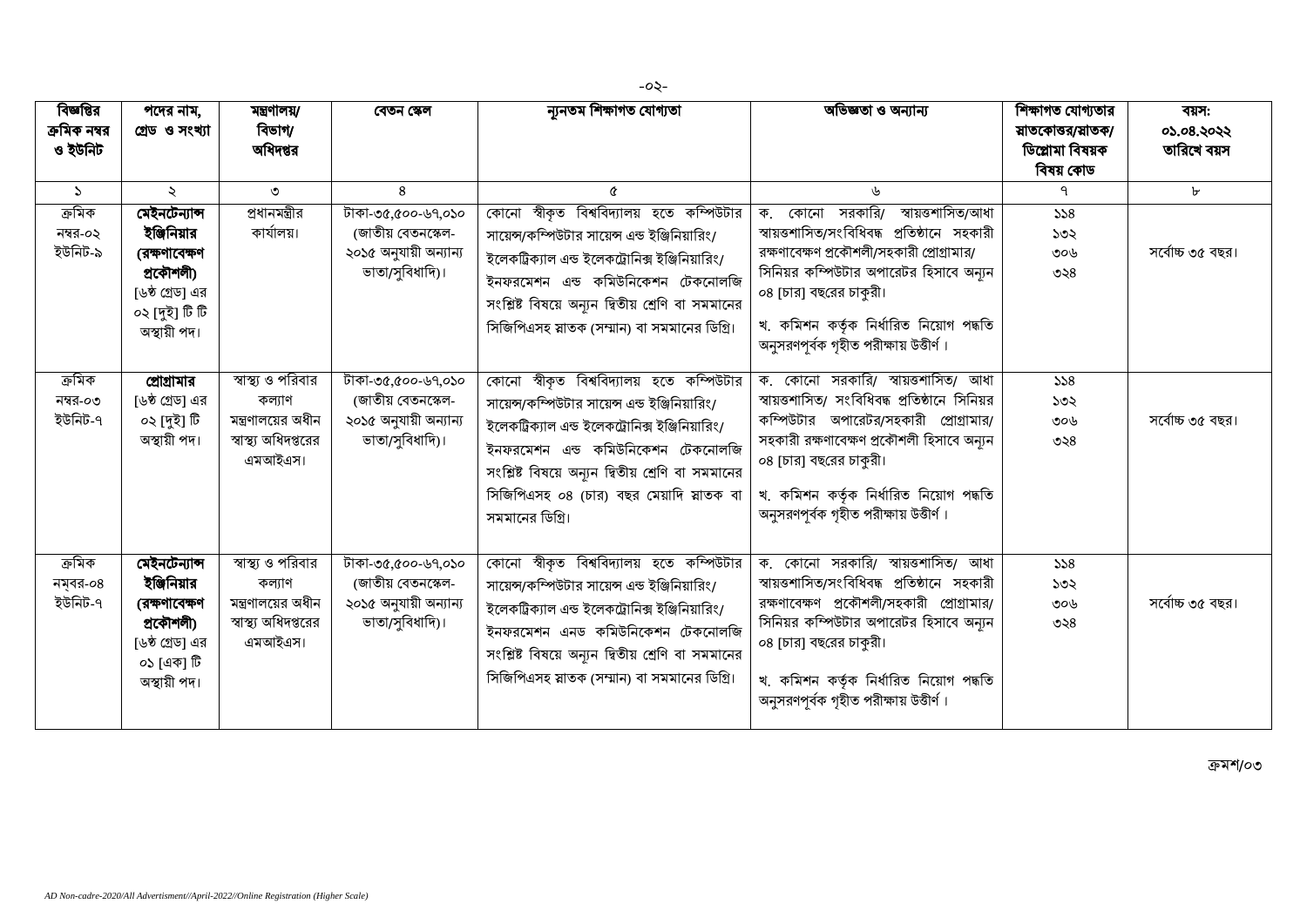| বিজ্ঞপ্তির<br>ক্রমিক নম্বর<br>ও ইউনিট | পদের নাম,<br>গ্ৰেড ও সংখ্যা                                             | মন্ত্ৰণালয়/<br>বিভাগ/<br>অধিদপ্তর                                                                                          | বেতন স্কেল                                                                            | ন্যনতম শিক্ষাগত যোগ্যতা                                                                                                                                                                                                                                                                                            | অভিজ্ঞতা ও অন্যান্য                                                                                                                                                                                                                                                                                                 | শিক্ষাগত যোগ্যতার<br>য়াতকোত্তর/য়াতক/<br>ডিপ্লোমা বিষয়ক<br>বিষয় কোড | বয়স:<br>05.08.2022<br>তারিখে বয়স |
|---------------------------------------|-------------------------------------------------------------------------|-----------------------------------------------------------------------------------------------------------------------------|---------------------------------------------------------------------------------------|--------------------------------------------------------------------------------------------------------------------------------------------------------------------------------------------------------------------------------------------------------------------------------------------------------------------|---------------------------------------------------------------------------------------------------------------------------------------------------------------------------------------------------------------------------------------------------------------------------------------------------------------------|------------------------------------------------------------------------|------------------------------------|
| $\mathcal{L}$                         | $\ddot{\sim}$                                                           | ৩                                                                                                                           | 8                                                                                     | Q                                                                                                                                                                                                                                                                                                                  | ৬                                                                                                                                                                                                                                                                                                                   | ٩                                                                      | $\mathbf{b}$                       |
| ক্ৰমিক<br>নম্বর-০৫<br>ইউনিট-২         | প্রোগ্রামার<br>[৬ষ্ঠ গ্রেড] এর<br>০২ [দুই] টি<br>অস্থায়ী পদ।           | বস্ত্ৰ ও পাট<br>মন্ত্রণালয়ের অধীন<br>বস্ত্র অধিদপ্তর।                                                                      | টাকা-৩৫,৫০০-৬৭,০১০<br>(জাতীয় বেতনস্কেল-<br>২০১৫ অনুযায়ী অন্যান্য<br>ভাতা/সুবিধাদি)। | বিশ্ববিদ্যালয় হতে কম্পিউটার<br>স্বীকৃত<br>কোনো<br>সায়েন্স/কম্পিউটার সায়েন্স এন্ড ইঞ্জিনিয়ারিং/<br>ইলেকট্রিক্যাল এন্ড ইলেকট্রোনিক্স ইঞ্জিনিয়ারিং/<br>এন্ড কমিউনিকেশন টেকনোলজি<br>ইনফরমেশন<br>সংশ্লিষ্ট বিষয়ে অন্যন দ্বিতীয় শ্রেণি বা সমমানের<br>সিজিপিএসহ ০৪ (চার) বছর মেয়াদি স্নাতক বা<br>সমমানের ডিগ্রি।  | সরকারি/<br>স্বায়ত্তশাসিত/<br>ক.<br>কোনো<br>আধা<br>স্বায়ত্তশাসিত/<br>সংবিধিবদ্ধ প্ৰতিষ্ঠানে<br>সিনিয়র<br>কম্পিউটার<br>অপারেটর/সহকারী<br>প্রোগ্রামার/<br>সহকারী রক্ষণাবেক্ষণ প্রকৌশলী হিসাবে অন্যন ০৪<br>[চার] বছরের চাকুরী।<br>খ. কমিশন কৰ্তৃক নিৰ্ধারিত নিয়োগ পদ্ধতি<br>অনুসরণপূর্বক গৃহীত পরীক্ষায় উত্তীর্ণ।  | 558<br>১৩২<br>৩০৬<br>৩২৪                                               | সৰ্বোচ্চ ৩৫<br>বছর।                |
| ক্ৰমিক<br>নম্বর-০৬<br>ইউনিট-১৩        | প্রোগ্রামার<br>[৬ষ্ঠ গ্রেড] এর<br>০১।একা টি<br>অস্থায়ী পদ।             | প্ৰবাসী কল্যাণ ও<br>বৈদেশিক<br>কৰ্মসংস্থান<br>মন্ত্রণালয়ের<br>জনশক্তি.<br>কৰ্মসংস্থান ও<br>প্রশিক্ষণ ব্যরো'র<br>সদর দপ্তর। | টাকা-৩৫,৫০০-৬৭,০১০<br>(জাতীয় বেতনস্কেল-<br>২০১৫ অনুযায়ী অন্যান্য<br>ভাতা/সুবিধাদি)। | কোনো স্বীকৃত বিশ্ববিদ্যালয় হতে কম্পিউটার<br>সায়েন্স/কম্পিউটার সায়েন্স এন্ড ইঞ্জিনিয়ারিং/<br>ইলেকট্রিক্যাল এন্ড ইলেকট্রোনিক্স ইঞ্জিনিয়ারিং/<br>ইনফরমেশন এন্ড কমিউনিকেশন টেকনোলজি<br>সংশ্লিষ্ট বিষয়ে অন্যন দ্বিতীয় শ্রেণি বা সমমানের<br>সিজিপিএসহ ০৪ (চার) বছর মেয়াদি স্নাতক বা<br>সমমানের ডিগ্রি।           | সরকারি/<br>স্বায়ত্তশাসিত/<br>ক. কোনো<br>আধা<br>সংবিধিবদ্ধ প্ৰতিষ্ঠানে<br>স্বায়ত্তশাসিত/<br>সিনিয়র<br>কম্পিউটার<br>অপারেটর/সহকারী<br>প্রোগ্রামার/<br>সহকারী রক্ষণাবেক্ষণ প্রকৌশলী হিসাবে অন্যন ০৪<br>[চার] বছরের চাকুরী; এবং<br>খ. কমিশন কৰ্তৃক নিৰ্ধারিত নিয়োগ পদ্ধতি<br>অনুসরণপূর্বক গৃহীত পরীক্ষায় উত্তীর্ণ। | 558<br>১৩২<br>৩০৬<br>৩২৪                                               | সৰ্বোচ্চ ৩৫<br>বছর।                |
| ক্ৰমিক<br>নম্বর-০৭<br>ইউনিট-১০        | কম্পিউটার<br>প্রোগ্রামার<br>[৬ষ্ঠ গ্রেড] এর<br>০১।একা টি<br>স্থায়ী পদ। | পরিবেশ,বন ও<br>জলবায়ু পরিবর্তন<br>মন্ত্রণালয়ের অধীন<br>বন অধিদপ্তর।                                                       | টাকা-৩৫,৫০০-৬৭,০১০<br>(জাতীয় বেতনস্কেল-<br>২০১৫ অনুযায়ী অন্যান্য<br>ভাতা/সুবিধাদি)। | কোনো স্বীকৃত বিশ্ববিদ্যালয় হতে কম্পিউটার সায়েন্স<br>(CS), কম্পিউটার সায়েন্স এন্ড ইঞ্জিনিয়ারিং<br>(CSE), ইলেকট্ৰিক্যাল<br>ইলেকট্রোনিক্স<br>এন্ড<br>ইঞ্জিনিয়ারিং (EEE) বা<br>ইনফরমেশন এন্ড কমিউনিকেশন টেকনোলজি বিষয়ে<br>দ্বিতীয় শ্রেণি বা সমমানের সিজিপিএতে ০৪ (চার)<br>বছর মেয়াদি স্নাতক বা সমমানের ডিগ্রি। | ক. সিনিয়র কম্পিউটার অপারেটর, সহকারী<br>প্রোগ্রামার বা রক্ষণাবেক্ষণ প্রকৌশলী হিসাবে ০৪<br>[চার] বছরের চাকুরী; এবং<br>খ. কমিশন কৰ্তৃক নিৰ্ধারিত নিয়োগ পদ্ধতি<br>অনুসরণপূর্বক গৃহীত পরীক্ষায় উত্তীর্ণ।                                                                                                              | 558<br>১৩২<br>৩০৬<br>৩২৪                                               | সৰ্বোচ্চ ৩৫<br>বছর।                |

ক্ৰমশ/০৪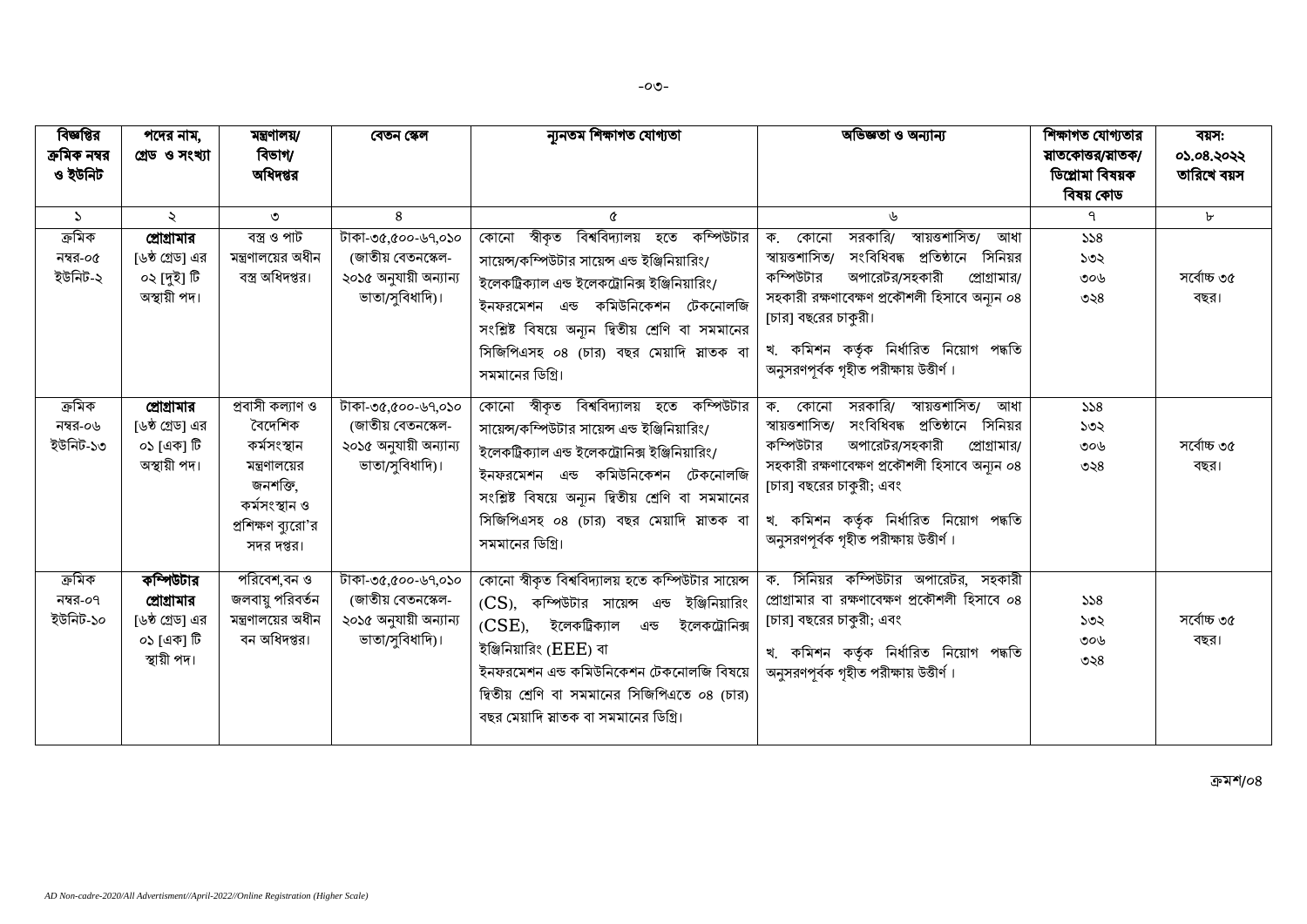## নিৰ্দেশাবলি:

# শিক্ষাগত যোগ্যতা অনুযায়ী এক বা একাধিক পদে রেজিস্ট্রেশন করা যাবে। একাধিক পদে রেজিস্ট্রেশন করলে প্রতিটি পদের জন্য আলাদা আলাদা রেজিস্ট্রেশন ফি জমা দিতে হবে।

### ১. অনলাইনে আবেদনপত্র (বিপিএসসি ফরম- $5A$ ) পুরণ এবং পরীক্ষার ফি জমাদান শুরু ও শেষ হওয়ার তারিখ ও সময়:

ক. প্ৰাৰ্থীদের টেলিটকের Web address : [http://bpsc.teletalk.com.bd](http://bpsc.teletalk.com.bd/) অথবা বাংলাদেশ সরকারী কর্ম কমিশনের Web address : [www.bpsc.gov.bd](http://www.bpsc.gov.bd/) এর মাধ্যমে কমিশন কর্তৃক নির্ধারিত আবেদনপত্র বিপিএসসি ফরম- $5A$  পুরণ করে অনলাইন রেজিস্ট্রেশন কার্যক্রম এবং ফি জমাদান সম্পন্ন করে। উল্লিখিত ওয়েবসাইটে প্রবেশ করে  $\bf Non\text{-}Cadre$  অপশন  $\text{select}$  করে ক্লিক করলে নন-ক্যাডার বিভিন্ন পদের বিজ্ঞপ্তি, আবেদনপত্র অনলাইনে পরণ, Sms এর মাধ্যমে ফি জমাদান ও প্রবেশপত্র প্রটিন রাটিও বাটন দশ্যমান হবে। ফরম পরণের পর্বে প্রার্থী অবশ্যই Instructions এবং বিজ্ঞপ্তি download কৰে পতিটি নিৰ্দেশনা ভালো কৰে আয়ত্ত কৰে নিবেন।

-০৪-

- খ. অনলাইনে আবেদনপত্র পূরণ ও ফি জমাদান শুরুর তারিখ ও সময়: ২৮.০৪.২০২২ খ্রিঃ, দুপুর ১২.০০ মিনিট।
- গ. অনলাইনে আবেদনপত্ৰ জমাদানের শেষ তারিখ ও সময়: ৩০.০৫.২০২২ খ্রিঃ, সন্ধ্যা ৬.০০ মিনিট।
- ঘ. কেবল User ID প্ৰাপ্ত **প্ৰাৰ্থীগণ ৩০.০৫.২০২২ তারিখ সন্ধ্যা ৬.০০ মিনট সংগত সংগত সংগত ২০২.০৬.২০২২ তারিখ, সন্ধ্যা ৬.০০ মিনিটপৰ্যন্ত Sms এর মাধ্যমে ফি জমা দিতে পারবেন। নির্ধারিত তারিখ** ও সময়ের পরে কোন আবেদন গ্রহণ করা হবে না।
- ঙ. ফি জমাদানের পূর্ব পর্যন্ত আবেদনপত্রে সংশোধনের সুযোগ রয়েছে। প্রার্থীদের আবেদনের নিশিত হয়ে ফি জমা দিতে হবে। ফি জমাদানের পর আবেদনপত্রে আর কোন সংশোধনের সুযোগ থাকবে না।
- চ, বিজ্ঞপ্তির ক্রমিক নম্বর ০১-০৭ এর নন-ক্যাডার পদগুলো উচ্চতর (স্কে ও ৬৯ গ্রেড)। উচ্চতর বেতন স্কেলের পদে আবেদনকারী প্রার্থীদের শধ ১০০ নম্বরের মৌখিক পরীক্ষায় অংশগ্রহণ করতে হবে। তবে প্রার্থী সংখ্যা অত্যাধিক হলে কমিশনের সিদ্ধান্তমতে বাছাই/লিখিত পরীক্ষা গ্রহণ করা হতে পারে। অনলাইনে রেজিস্ট্রেশনের BPSC Form-5A (Applicant's Copy) কমিশনের Web Address: [www.bpsc.gov.bd](http://www.bpsc.gov.bd/) থেকে ডাউনলোড করে বিজ্ঞপ্তির নম্বর ০১-০৭ এ আবেদনকারী প্রার্থীদের শিক্ষাগত যোগ্যতার পিক্ষাগত যোগ্যতার (ডিপ্লোমা/এমফিল/এমএস/এমডি ইত্যাদি) সনদ/ অভিজ্ঞতার সনদ/ প্রকাশনা/চাকুরি জীবনের অর্জিত পেশাগত কৃতিত্ব, সাফল্য বা ঔজ্জলের প্রমাণক (প্রযোজ্য সংজার ৯ নম্বর অনুচ্ছেদে উল্লিখিত সংশ্লিষ্ট কাগজপত্র/তথ্যাদিসহ **আগামী ১৫.০৬.২০২২ তারিখ থেকে** ২৯.০৬.২০২২ তারিখের মধ্যে নিম্নে বর্ণিত নির্দেশনা অনযায়ী ডাকযোগে প্রেরণ/হাতে হাতে জমা দিতে হবে।

| বিজ্ঞপ্তির ক্রমিক নম্বর | যে ইউনিট বরাবর প্রয়োজনীয়<br>কাগজপত্ৰ/তথ্যাদি জমাপ্ৰদান করতে হবে | জমাদানের ঠিকানা                                              |
|-------------------------|-------------------------------------------------------------------|--------------------------------------------------------------|
| ০১                      | $\mathcal{S}^8$                                                   |                                                              |
| ০২                      | ৯                                                                 | বাংলাদেশ সরকারী কর্ম কমিশন<br>সচিবালয়, আগারগাঁও, শেরে বাংলা |
| 00,08                   | ٩                                                                 | নগর, ঢাকা।                                                   |
| οQ                      |                                                                   |                                                              |
| ০৬                      | ১৩                                                                |                                                              |
| οq                      | ১০                                                                |                                                              |

- চ. ২৯.০৬.২০২২ তারিখের পর BPSC Form-5A (Applicant's Copy) তে কোনো ধরণের তথ্য সংশোধনের আবেদন গ্রহণযোগ্য হবে না।
	- ২. আবেদনকারী প্রার্থীদের বয়সের সর্বোচ্চসীমা সংক্রান্ত জনপ্রশাসন মন্ত্রণালয়ের নাম কারা সাকায় বিজ্ঞতি নম্বর-০১-০৭ এর পদসমূহের ক্ষেত্রে আবেদনকারী প্রার্থীর বয়স সংশ্লিষ্ট পদের বিপরীতে বিজ্ঞপ্তির ০৮ নম্বর কলামে উল্লিখিত বয়সসীমার (০১.০৪.২০২২ তারিখ) মধ্যে থাকতে হবে।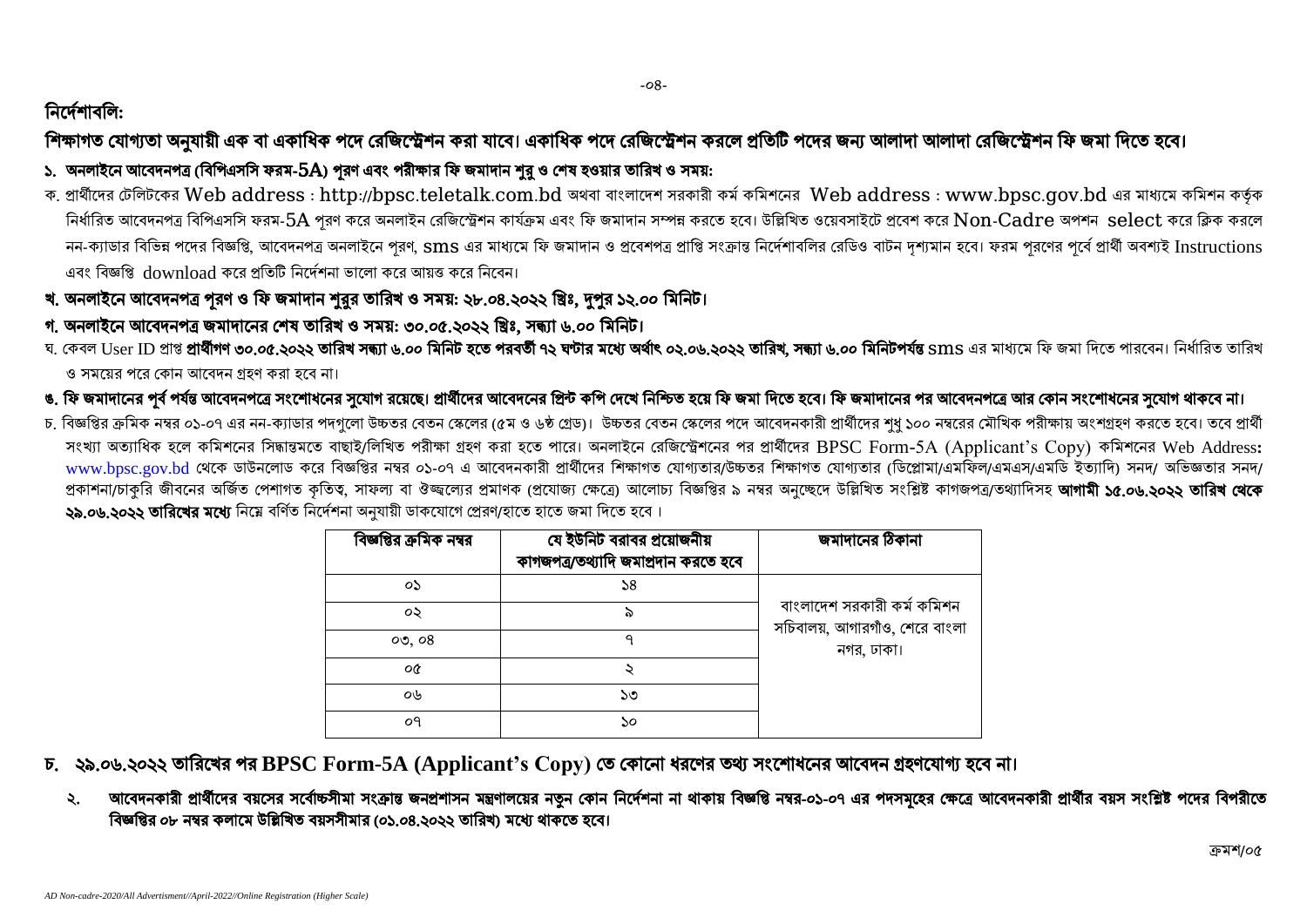#### ৩ জাতীয়তা:

ক প্রার্থীকে অবশাই বাংলাদশের নাগরিক হতে হবে।

খ. যেসকল প্রার্থী কোন অ-বাংলাদেশী নাগরিককে বিবাহ করেছেন অথবা বিবাহ করতে প্রতিবদ্ধ হয়েছেন সেসকল নিখিত ব্যব্য করা করা কলার বাগ বাজ বরে বিবেচিত হবেন না। সরকারের অনুমতিপত্র লিখিত পরীক্ষার পর  $\operatorname{BPSC}$   $\operatorname{Form{\text -}5A}$  এর সাথে অবশ্যই কমিশনে জমা দিতে হবে।

8. ডিক্লারেশন:

প্রার্থীকে অনলাইন আবদেনপত্রের (BPSC Form-5A) ডিক্লারেশন অংশে এই মর্মে ঘোষণা দিতে হবে যে. আবেদনপত্রে প্রদত অথ্য সঠিক এবং সত্য। প্রদত্ত তথ্য বা তার অংশবিশেষ অসত্য বা মিথ্যা প্রমাণিত হলে অথবা কোন অযোগ্যতা ধরা পড়লে বা কোন দুর্নীতির আশ্রয় গ্রহণ করলে পরীক্ষার পূর্বে বর্গার বারীজ বরে বাই এবং ভবিষ্যতে কমিশন কর্তক গৃহীত যেকোন নিয়োগ পরীক্ষায় আবেদন করার অযোগ্য ঘোষণাসহ প্রার্থীর বিরুদ্ধে যেকোন আইনগত ব্যবস্থা গ্রহণ করা যাবে।

- ৫. ছবি (Picture) : BPSC Form-5A সাফলজনকভাবে পূরণ সম্পন্ন হলে Application preview দেখা যাবে। Preview এর নির্ধারিত স্থানে প্রার্থীকে (দৈর্ঘ্যপ্রস্থ) ৩০০X৩০০ pixel এর কম বা বেশি নয় এবং ফাইল সাইজ ১০০ KB এর বেশি নয় এরপ মাপের সদ্য (দুই মাসের মধ্যে) তোলা রঙ্গীন ছবি ipg format এ upload করতে হবে। সাদাকালো ও পুরাতন ছবি গ্রহণযোগ্য নয়। ছবি উল্লিখিত মাপের না হলে আবেদনপত্র বাতিল হবে। সানগ্লাসসহ ছবি গ্রহণযোগ্য হবে না।  ${\rm Home}$   ${\rm page}$  এর  ${\rm He}$ l ${\rm p}$   ${\rm Men}$  তে ক্লিক করলে  ${\rm Photo}$  এবং  ${\rm Signature}$  সম্পর্কে বিস্তারিত নির্দেশনা পাওয়া যাবে।
- $6.$  *শাক্ষর* (Signature) : Application Preview তে স্বাক্ষরের জন্য নির্ধারিত স্থানে (দৈর্ঘ্য×প্রস্থ)  $300 \times 80$  pixel এর কম বা বেশি নয় এবং ফাইল সাইজ 60 KB এর বেশি নয়, এরূপ মাপের প্রার্থীর স্বাক্ষর  $Scan$  করে jpg format এ upload *করতে হবে*। স্বাক্ষর উল্লিখিত মাপের না হলে আবেদনপত্র বাতিল বলে গণ্য হবে।

#### <u>৭ পরীক্ষার ফি প্রদান:</u>

*AbjvB‡b Av‡e`bcÎ* (BPSC Form-5A) *h\_vh\_fv‡e c~iYc~e©K wb‡`©kg‡Z Qwe Ges* Signature upload *K‡i cÖv\_©x KZ©"K Av‡e`bcÎ* submission *m¤úbœ n‡j Kw¤úDUv‡i Qwemn* Application Preview দেখা যাবে। নিৰ্ভুলভাবে আবেদনপত্ৰ submit কৰা সম্পন্ন হলে প্ৰাৰ্থী একটি User ID সহ ছবি এবং স্বাক্ষরযুক্ত একটি Applicant's copy পাবেন। উক্ত Applicant's copy প্ৰাৰ্থীকে প্ৰিন্ট অথবা download করে সংরক্ষণ করতে হবে। Applicant's copy-তে একটি User ID নম্বর এবং এবং এই User ID নম্বর ব্যবহার করে প্রার্থী নিম্লোক্ত পদ্ধতিতে যেকোন Teletalk pre-paid mobile  $\overline{r}$ দম্বর থেকে SMS করে পরীক্ষার ফি বাবদ ৫০০/-(পাঁচশত) টাকা জমা দিবেন ।

<u> প্ৰথম SMS</u> : BPSC<space>User ID লিখে send করুন 16222 নম্বরে ।

Example : BPSC NCRPQBCR send to 16222

Reply: Applicant's Name, Tk-500 will be charged as application fee. Your PIN is (8 digit number). To pay fee Type BPSC<space>yes<space>PIN and send to 16222

*ছি*তীয় SMS : BPSC<space>yes<space> pin লিখে send করুন  $16222$  নম্বরে।

Example : BPSC yes (8 digit number) send to 16222

Reply: Congratulations! Applicant's Name, payment completed successfully for Non-cadre examination. User ID is (xxxxxxxxx) and Password (xxxxxxxx).

*বিশেষ দ্ৰষ্টব্য* : If password is lost, please type BPSC<Space> HELP<Space> SSC Board<Space> SSC Roll<Space>SSC Year and Send to 16222. অথবা টেলিটকের বর্ণিত ওয়েবসাইটে Home page এর Admit card Menu তে ক্লিক করলে User Recovery, Password Recovery ও Payment Status বাটন দেখা যাবে। উক্ত বাটনে ক্লিক করে প্রয়োজনীয় তথ্য দিয়ে Submit *Ki‡j Kvw•¶Z Z\_¨vewj cvIqv hv‡e|*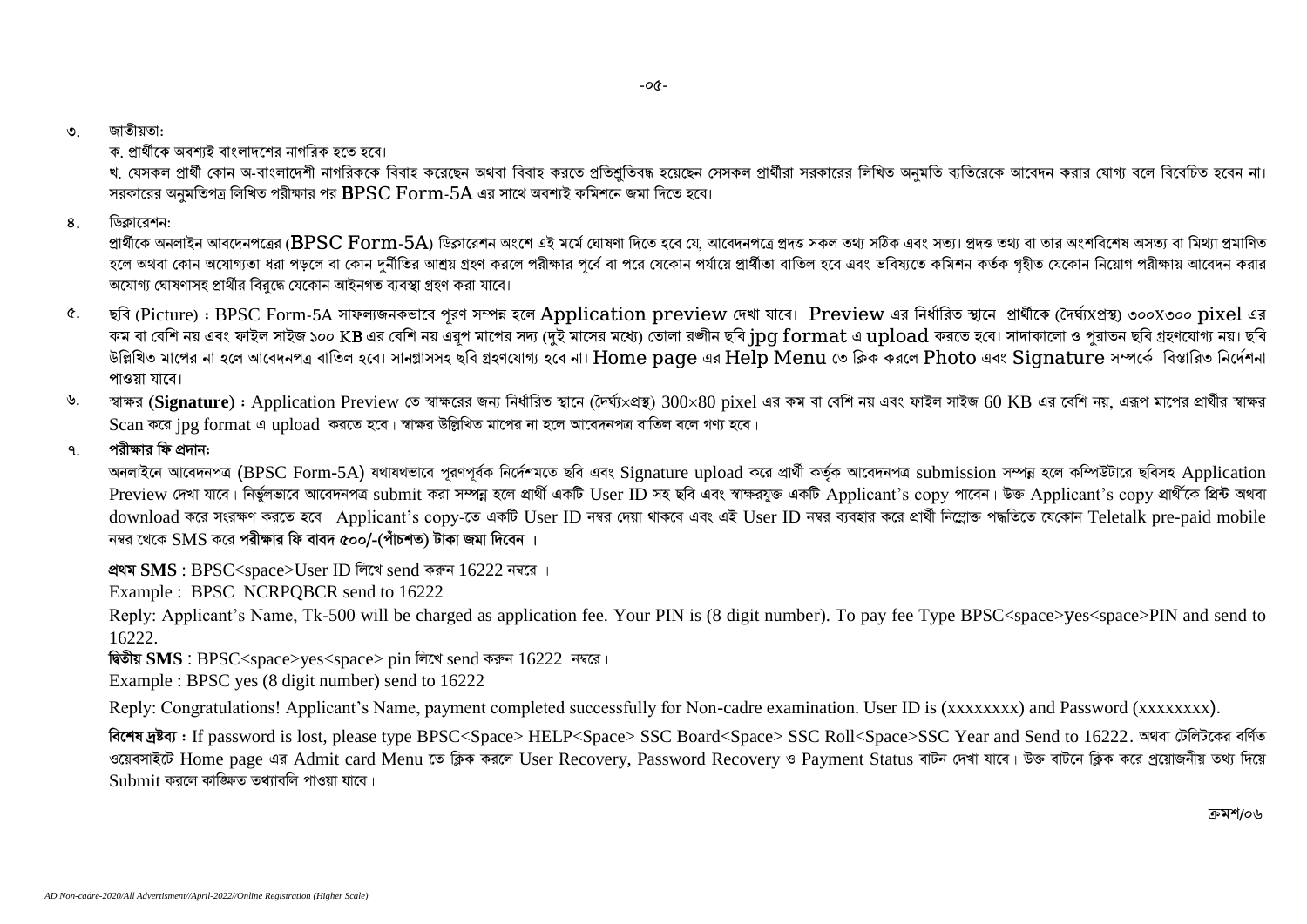$-0.4-$ 

৮. . . ক. প্ৰবেশপত্ৰ (Admit Card) : প্ৰাৰ্থী তার User ID এবং Password ব্যবহার করে ছবি ও রেজিস্ট্রেশন নম্বর সংবলিত প্রবেশপত্ৰ (Admit Card) download করতে পারবেন। খ, বিজ্ঞাপনে উল্লিখিত ন্যনতম শিক্ষাগত যোগ্যতা/অভিজ্ঞতা না থাকলে কোম প্ৰায়ী বলে বলে বিবেচিত হবেন না। কোন প্ৰাৰ্থী পরীক্ষার ফি জমা দিয়ে  $\rm{Admit ~Card~}$  পাওয়ার পর একাধিকবার অনলাইন আবেদন ফরম জমা দিতে পারবেন না। কোন প্রার্থী অনলাইনে আবেদন ফরম পরণ করে ফি জমাদান সম্পন্ন করলে চতু চরত গরাজ হয়েছে বলে গণ্য হবে। প্রার্থী মিথ্যা/ভিন্ন/ভুল তথ্য দিয়ে একাধিকবার ফরম পরণ করে একাধিক Admit Card গ্রহণ করলে এবং প্রক্রিয়ায়ণের যেকোন স্তরে জালিয়াতি প্রকাগ প্রাগ প্রাগ প্রার সামগ্রিক প্রার্থিতা বাতিল হবে। উক্ত প্রার্থী ভবিষ্যতে বিপিএসসি কর্তক বিজ্ঞাপিত সকল পদে আবেদনের জন্য অযোগ্য ঘোষিত হবেন এবং এ ধরনের প্রার্থীর বির্দ্ধে আইনানুগ ব্যবস্থা গ্রহণ করা হবে।

### ১. **BPSC Form-5A (Applicant's Copy) গ্ৰান্তি ও জ**মাদান:

প্রার্থীদের BPSC Form-5A (Applicant's Copy) কমিশনের Web Address: [www.bpsc.gov.bd](http://www.bpsc.gov.bd/) থেকে ডাউনলোড করে নিয়োক্ত কাগজপত্র/তথ্যাদিসহ কমিশন কর্তৃক নির্দেশিত সময়ে এবং স্থানে জমা দিতে হবে:

- ১. শিক্ষাগত যোগ্যতা প্ৰমাণের জন্য বোর্ড বা বিশ্ববিদ্যালয় হতে অর্জিত সকল সমত (স্নাতক/বিএসসি/এইচএসসি/ডিপ্লোমা বা সমমানের মল বা সাময়িক সনদ) এর সত্যায়িত ফটোকপি। মল সনদের ফটোকপি প্রদানে অপারগ হলে সাময়িক সনদের ফটোকপি গহীত হবে। শিক্ষাগত যোগ্যতার প্রমাণস্বরপ বিশ্ববিদ্যালয় বা সর্বশেষ পরীক্ষার মার্কশিট প্রাথমিকভাবে গ্রহণযোগ্য হবে তবে সাক্ষাৎকার বোর্ডে মল/সাময়িক সনদ অবশ্যই দাখিল করতে হবে। চার বছর মেয়াদি স্নাতক/স্নাতক সম্মার প্রারীদের জমাকত সনদ/মার্কশিট/টেস্টিমোনিয়াল-এ যদি অর্জিত ডিগ্রির মেয়াদ ৪ বৎসর সুস্পষ্ট উল্লেখ না থাকে সেক্ষেত্রে অর্জিত ডিগ্রি ৪ বছর মেয়াদি মর্মে বিধান/পরীক্ষা নিয়ন্ত্রক/রেজিস্টার কর্তৃক প্রদত্ত প্রত্যয়নপত্রের সত্যায়িত কপি আবেদনপত্রের সাথে অবশ্যই জমা দিতে হবে। অন্যথায় তাদের অর্জিত ডিগ্রি ৩ বছর মেয়াদি হিসেবে গণ্য করা হবে:
- ২. বয়স প্রমাণের জন্য শিক্ষা বোর্ড কর্তক প্রদত্ত এসএসসি/সমমানের মল/সাময়িক সনদের সত্যায়িত কপি: "ও" লেভেল এবং "এ" লেভেল ডিগ্রিধারী প্রার্থীদের ক্ষেত্রে জন্ম তারিখ সংবলিত দালিলিক প্রমাণ জমা দিতে হবে। বয়স প্রমাণের জন্য এফিডেভিট গ্রহণযোগ্য হবে না:
- ৩. বিদেশ থেকে অর্জিত ডিগ্রিধারী প্রার্থীদের ক্ষেত্রে সংশ্লিষ্ট ইকুইভ্যালেন্স কমিটি/শিক্ষা মন্ত্রগক পুরুক প্রদত্ত ইকুইভ্যালেন্স সনদের সত্যায়িত ফটোকপি;
- আবেদনকাৰীৰ স্বায়ী ঠিকানা পৰিবৰ্তিত হলে পৰিবৰ্তিত স্বায়ী ঠিকানাৰ সপক্ষে পামাণ্য সনদেৰ সত্যায়িত কপি:
- ৫. উচ্চতর শিক্ষাগত যোগ্যতার (ডিপ্লোমা/এমফিল/এমএস/এমডি ইত্যাদি)সনদ (প্রযোজ্য ক্ষেত্রে):
- ৬. অভিজ্ঞতার সনদের কপি: উচ্চতর টেকনিক্যাল পদে আবেদনকারী প্রার্থীদের অভিজ্ঞতার সনদে সংশ্লিষ্ট পদের স্কেল/গ্রেড উল্লেখ করতে হবে:
- ৭. বিজ্ঞাপিত কোনো পদের অভিজ্ঞতার শর্তে সংবিধিবদ্ধ প্রতিষ্ঠানে চাকরির অভিজ্ঞতা চাওয়া হলে আবেদনকারী প্রার্থীদের উক্ত প্রতিষ্ঠান/সংস্থা সংবিধিবদ্ধ সংস্থা মর্মে কর্তৃপক্ষের/নিয়ন্ত্রনকারী কর্মকর্তার প্রত্যয়নপত্র আবেদনের সাথে জমা দিতে হবে। সংবিধিবদ্ধ প্রতিষ্ঠান বলতে এমন কর্তৃপক্ষ সংস্থা বা প্রতিষ্ঠান বোরাবে যার প্রধান কার্যাবলী কোনো আইন, অধ্যাদেশ, আদেশ বা বাংলাদেশে আইনের ক্ষমতা সম্পন্ন চক্তিপত্র দ্বারা অর্পিত।
- ৮. প্রকাশনা/চাকরি জীবনের অর্জিত পেশাগত কৃতিত্ব, সাফল্য বা ঔজ্জল্যের প্রমাণক (প্রযোজ্য ক্ষেত্রে);
- ৯. জাতীয় পরিচয়পত্রের ( $NID$ ) সত্যায়িত কপি:
- ১০. পরীক্ষার প্রবেশপত্রের কপি:
- ১১. পাসপোর্ট সাইজের ০৩(তিন) কপি সত্যায়িত রশ্জিন ছবি:
- ১২. নাগরিকত্বের সনদের সত্যায়িত কপি।
- ১০. ়ৱজিস্ট্ৰেশনকৃত যেসকল প্ৰাৰ্থী বিপিএসসি ফরম-5A (Applicant's Copy) কমিশন কৰ্তৃক নিৰ্ধারিত তারিখের মধ্যে জমা দিতে ব্যৰ্থ হবেন তাদের প্ৰাৰ্থিতা বাতিল বলে গণ্য হবে এবং তারা মৌখিক পরীক্ষায় অংশগ্রহণ করতে পারবেন না। বিপিএসসি ফরম-5A (Applicant's Copy) সহ প্রয়োজনীয় সকল কাগজপত্র/তথ্যাদি পৃঙ্খানুপূঞ্খ যাচাইয়ের পর শুধ যোগ্য প্রার্থীদের মৌখিক পরীক্ষায় অংশগ্রহণের সুযোগ দেয়া হবে।
- ১১. প্রার্থী কর্তৃক আবেদনপত্রে উল্লিখিত স্থায়ী ঠিকানা (Permanent Address) পরবর্তীতে পরিবর্তিত হলে কিংবা মহিলা প্রারীরে করা করা হলে প্রার্থীকে পরিবর্তিত স্থায়ী *ঠি*কানার সপক্ষে প্রাক্তন এবং বর্তমান সংশ্লিষ্ট সিটি কর্পোরেশনের মেয়র/কাউপিলর/পৌর মরিষদ চেয়ারম্যান/নোটারি পাবলিক কর্তৃক স্বাক্ষরিত সনদপত্র মৌখিক পরীক্ষার পর্বে বিপিএসসি ফরম-5A (Applicant's  $\rm{Copy}$ ) এর সাথে জমা দিতে হবে।
- ১২. প্রার্থীকে কেবল কমিশনের অনুমোদিত অনলাইন আবেদনপত্র (BPSC Form-5A) পুরণ করে রেজিস্ট্রেশন করতে হবে। মুদ্রিত আবেদনপত্র জমাদানের কোন সুযোগ নেই।